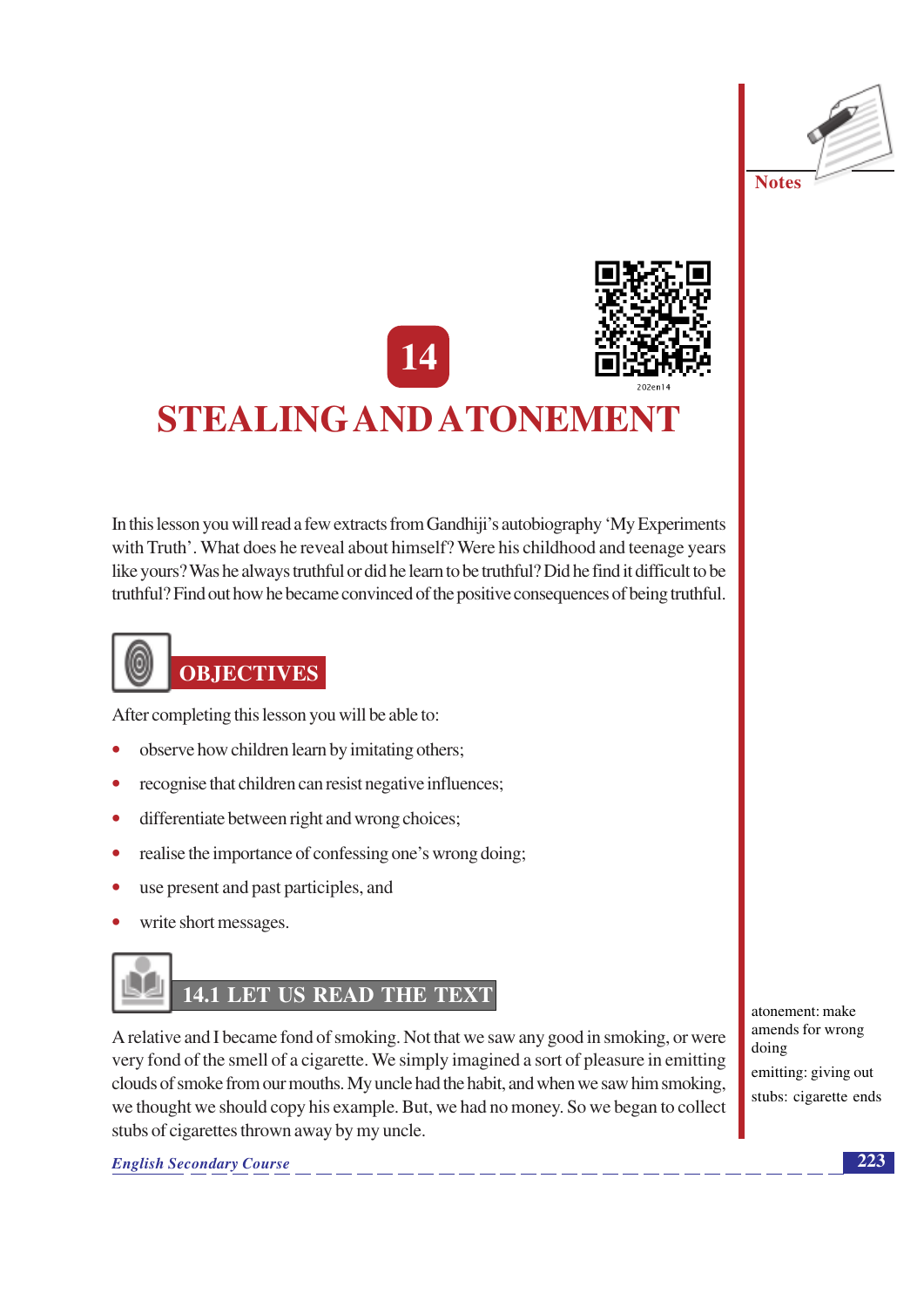

**Notes** 

The stubs, however, were not always available and could not emit much smoke either. So we began to steal coins from the servant's pocket money in order to purchase Indian cigarettes. In the meantime we heard that the stalks of a certain plant were porous and could be smoked like cigarettes. We got them and began this kind of smoking.

But we were far from being satisfied with such things as these. Our want of independence began to upset us. It was unbearable that we should be unable to do anything without the permission of our elders. At last, in sheer disgust, we decided to commit suicide!

But how were we to do it? From where were we to get the poison? We heard that *dhatura* seeds were an effective poison. Off we went to the jungle in search of these seeds, and we got them. Evening was thought to be an auspicious hour. We went to Kedariee Mandir, put ghee in the temple lamp, had the *darshan* and then looked for a lonely corner. But our courage failed us. Supposing we were not instantly killed? And what was the good of killing ourselves? Why not rather put up with the lack of independence? But we swallowed two or three seeds nevertheless. We dared not take more. Both of us fought shy of death and decided to go to Ramji Mandir to compose ourselves, and to dismiss the thought of suicide.

I realised that it was not as easy to commit suicide as to think about it. The thought of suicide ultimately resulted in both of us bidding good-bye to the habit of smoking stubs of cigarettes and of stealing the servant's coppers for the purpose of smoking.

Ever since I have grown up, I have never desired to smoke and always regard the habit of smoking as barbarous, dirty and harmful. I have never understood why there is such a rage for smoking throughout the world. I cannot bear to travel in a compartment full of people smoking. I become choked.

But much more serious than this was the theft I was guilty of a little later. I stole the coins when I was twelve or thirteen, possibly less. The other theft was committed when I was fifteen. In this case I stole a bit of gold out of my brother's armlet. This brother had run into a debt of about twenty-five rupees. He had on his arm an armlet of solid gold. It was not difficult to clip a bit out of it.

Well, it was done, and the debt cleared. But this became more than I could bear. I resolved never to steal again. I also made up my mind to confess it to my father. But I did not dare to speak. Not that I was afraid of my father beating me. No. I do not recall his ever having beaten any of us. I was afraid of the pain that I should cause him. But I felt that the risk should be taken; that there could not be a cleansing without a confession.

I decided at last to write out the confession, to submit to my father, and ask for his forgiveness. I wrote it on a slip of paper and handed it to him myself. In this, not only did

Indian cigarettes: beedis want: desire sheer: pure fought shy: feared ultimately: finally barbarous: wild choked: suffocated armlet: arm band debt: something that is owed, especially money dare: to be brave enough to do something

adequate: suitable pledged: promised confess: admit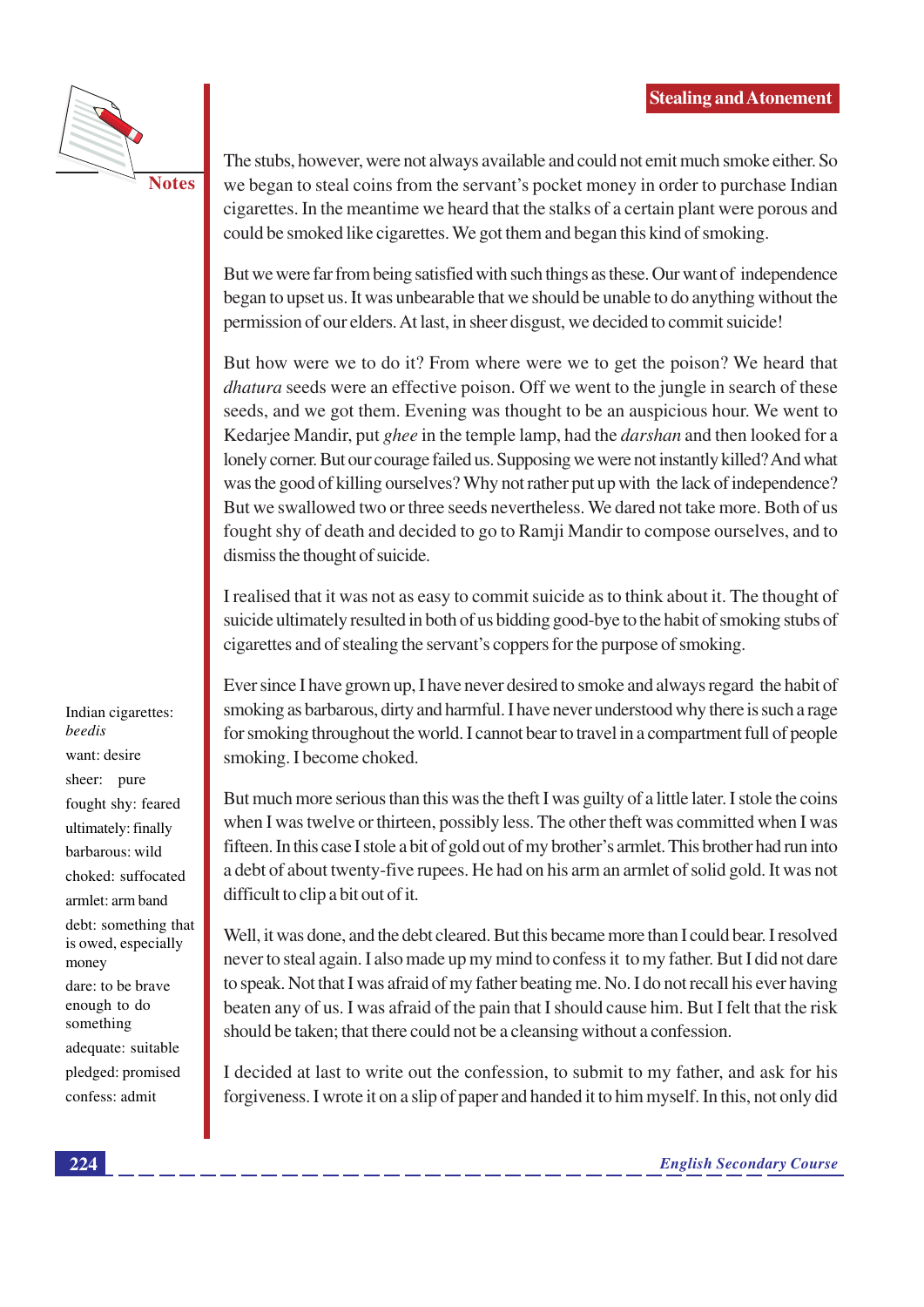I confess my guilt, but I asked adequate punishment for it, and closed with a request to him not to punish himself for my offence. I also pledged myself never to steal in future.

I was trembling as I handed the confession to my father. He was then confined to bed. His bed was a plain wooden plank. I handed him the note and sat opposite the plank.

He read it through, and tears trickled down his cheeks, wetting the paper. For a moment he closed his eyes in thought and then tore up the note. He had sat up to read it. He lay down again. I also cried. I could see my father's agony. If I were a painter I could draw a picture of the whole scene today. It is still so vivid in my mind.

Those tears of love cleansed my heart, and washed my sin away. Then I could read in it nothing more than a father's love; but today, I know that it was pure Ahimsa. When there is such Ahimsa, it changes everything it touches. There is no limit to its power.

This kind of sublime forgiveness was not natural to my father. I had thought that he would be angry, say hard things, and strike his forehead. But he was so wonderfully peaceful, and I believe this was due to my clean confession. A clean confession, combined with a promise never to commit the sin again, is the purest type of repentance. I know that my confession made my father feel absolutely safe about me, and increased his affection for me beyond measure.

> - Mohandas Karamchand Gandhi (an adaptation from 'My Experiments with Truth')

## **14.2 LET US UNDERSTAND THE TEXT**

#### **14.2.1 PART 1**

#### 

This section tells about how and why Gandhiji tried to imitate a family member. We often imitate people we admire. Copying hairstyles, way of dressing, manner of speaking or habits of film stars, public figures, and/or friends and relatives is quite common. But have you ever thought whether the person you are imitating is a suitable role model? When Gandhiii was about twelve, he and his relative imitated an uncle who smoked. They thought it would be fun to blow out clouds of smoke. They picked up cigarette stubs and stole money from the servants so that they could buy cigarettes. Like all teenagers, they wanted independence. They decided that life was not worth living because they had to seek permission from their elders for everything they did. The got some seeds that they believed were poisonous. However, they couldn't get the courage to eat all of them because they did not want to die. At that age, all kinds of thoughts and ideas cross one's mind and often, some problems seem huge. But don't you think there are better ways of solving a problem than suicide?



agony: suffering vivid: clear sublime: great repentance: feeling sorry affection: love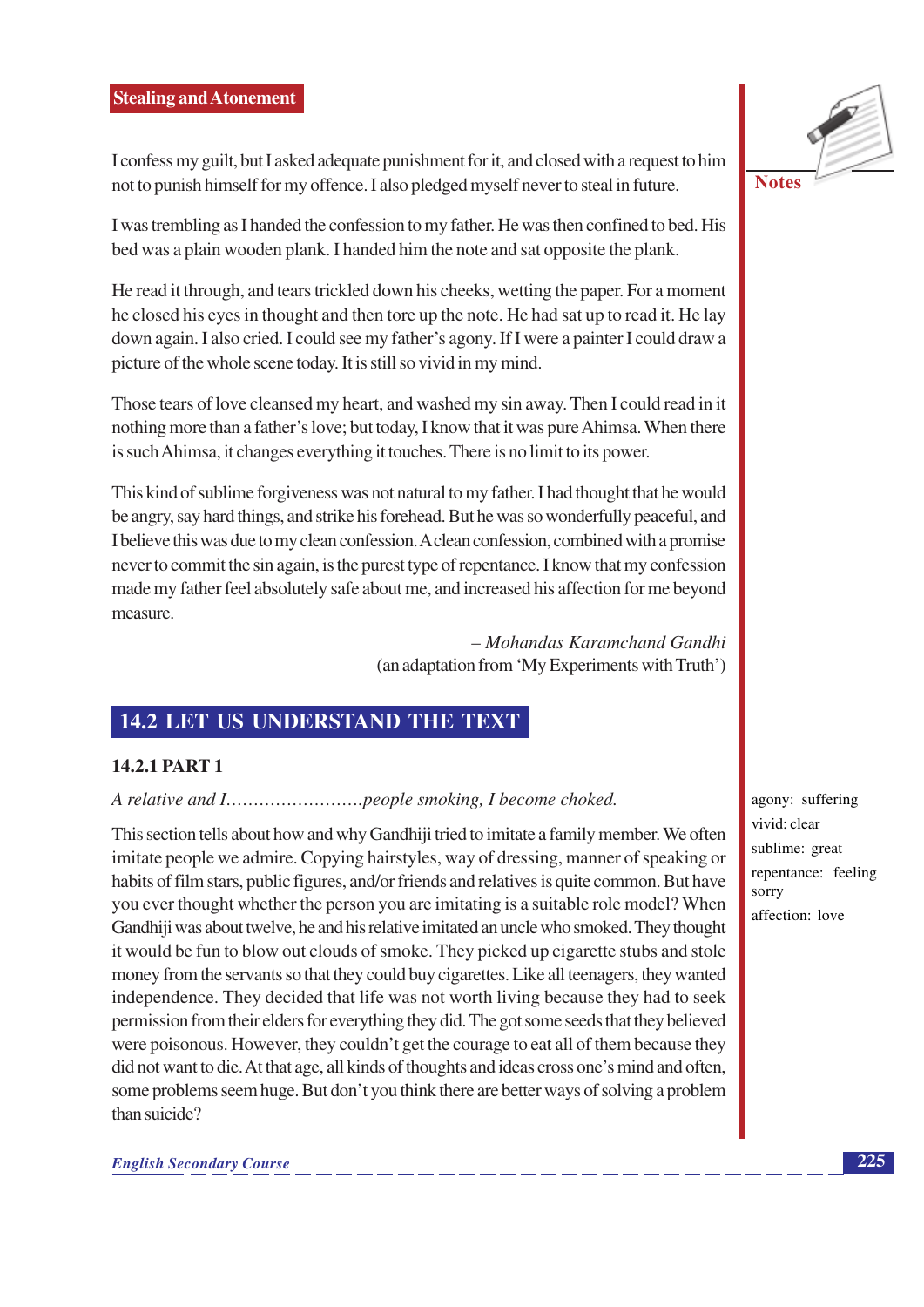

**Notes** 

All of us make mistakes and learn from them. This is just a normal part of growing up. Have you ever experimented or tried to do things which you knew were wrong and could put you at risk? Can young people correct their mistakes and then continue to live a normal life? Yes, they can. Gandhiji too made mistakes when he was young. But he realised his mistakes. He removed the thought of suicide from his mind forever. He also decided that he would never smoke or steal.

# **INTEXT QUESTIONS 14.1**

- $1.$ Tick the correct answer.
	- Who did Gandhiji try to imitate as a child? a.
		- $\mathbf{i}$ his father
		- his friend  $\ddot{\mathbf{n}}$
		- his servant  $\dddot{\mathbf{m}}$
		- iv. his uncle
	- b. From where did Gandhiji first get money to smoke Indian cigarettes?
		- i. he earned it
		- ii. from his father
		- iii. he stole it
		- iv. from his friend
	- c. Why did he and his friend go to Ramji Mandir?
		- i. to pray
		- ii. to make an offering
		- iii. to ask for cigarettes
		- iv. to calm themselves
- 2. Why did their courage fail them when they wanted to swallow the *dhatura* seeds?
- 3. When did Gandhiji give up the idea of smoking?
- How did Gandhiji regard the habit of smoking when he grew up?  $\overline{4}$ .

# **LET US LEARN NEW WORDS 14.1**

- Write the opposites of the following words from the text using the prefixes 'un-' or 'in' a. auspicious, available, dependence, decided, effective
- b. Make sentences with the new words you made by using prefixes.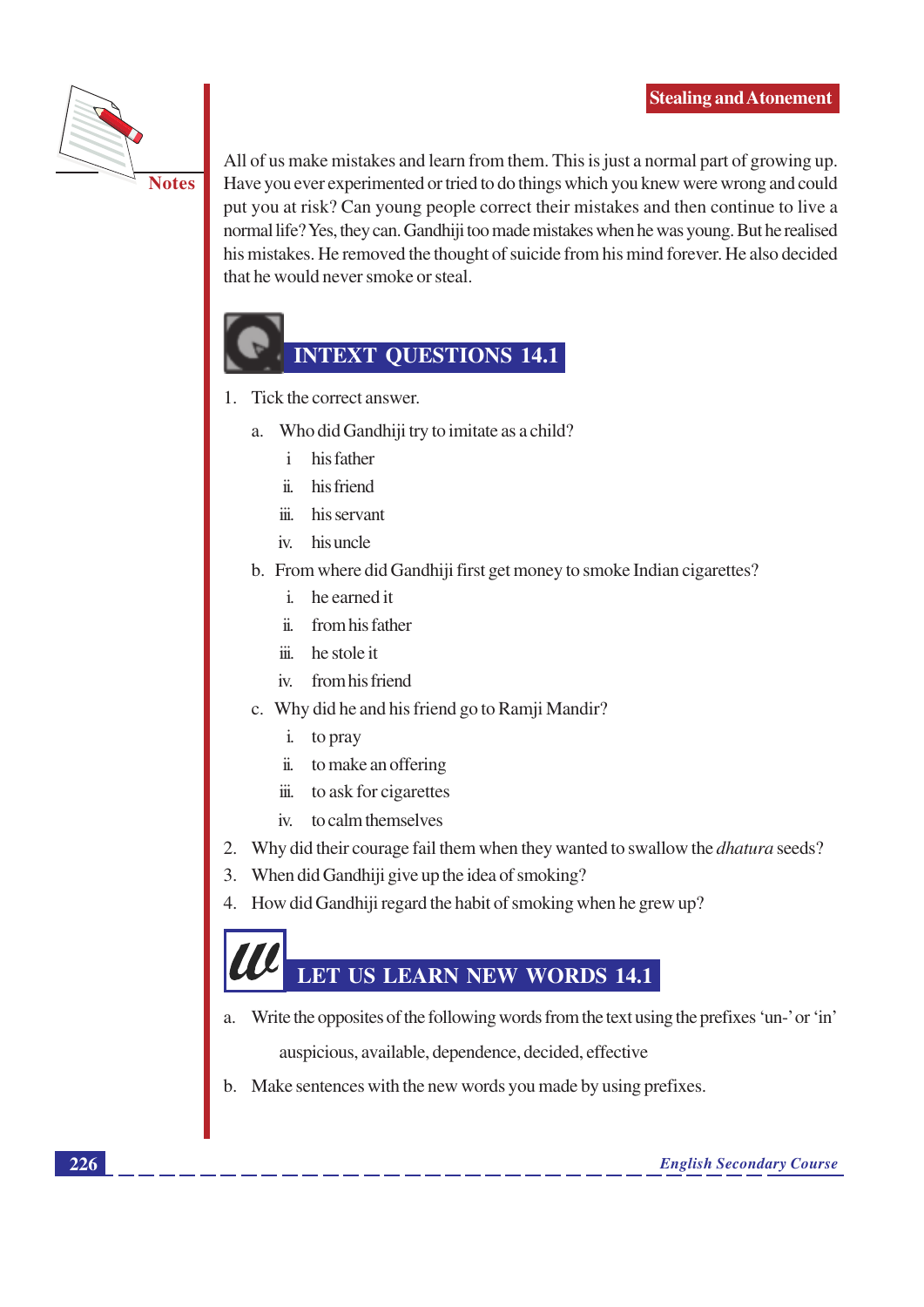

# **DO YOU KNOW**

Cigarettes are made from the leaves of the tobacco plant. For years tobacco has been consumed by people but research has proved that tobacco is bad for health irrespective of the form in which it is consumed. Tobacco products in India include hookahs, chewing tobacco, cigarettes, beedis, snuff, paan masaala, etc.

Research has linked the following harmful effects to tobacco use:

Smokers are three times as likely to die before the age of 60 or 70 as compared to non-smokers.

SCHOKING KALLS

Tehneco

Causes

Cancer

- Chronic obstructive pulmonary disease (COPD): Known as tobacco disease, it is a permanent, incurable reduction of pulmonary capacity characterised by shortness of breath, wheezing, persistent cough with sputum, and damage to the lungs, including chronic bronchitis.
- Heart disease: Several ingredients of tobacco lead to the narrowing of blood vessels, increasing the likelihood of a blockage, and thus a heart attack or stroke. Researchers have found that people under 40 are five times more likely to have a heart attack if they smoke.
- Cancer: The primary risks of tobacco usage include many forms of cancer, particularly of the mouth, larynx esophagus, lungs, kidneys, bladder, pancreas and stomach.
- Kidney disease: Smokers are at a significantly increased risk for chronic kidney disease than non-smokers.
- Tooth loss: Tooth loss has been shown to be 2 to 3 times higher in smokers than in non-smokers.

#### **English Secondary Course**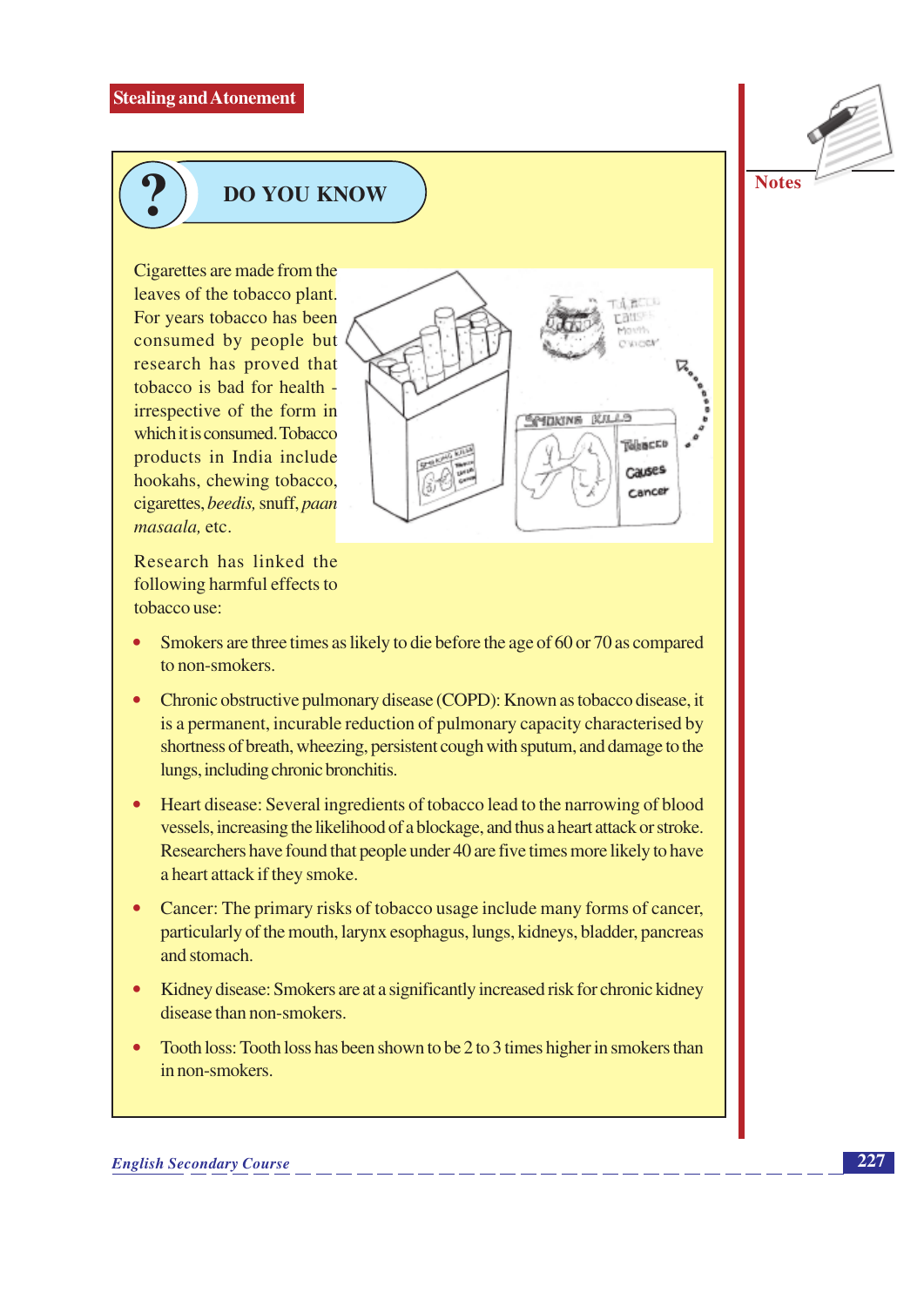

- **Notes**
- Reproductive health: Cigarette smoking affects the fertility in women and men, sexual function in men, pregnant women's health, the health of the unborn child and the health of younger children. Studies have shown that smoking increases the likelihood of impotence (erectile dysfunction). Smoking during pregnancy causes pregnancy-related complications, premature birth, low-birth weight baby and even and still birth infant death, etc. This can also happen if women don't smoke themselves but continue to inhale the smoke of cigarettes being smoked by somebody else. (Known as passive smoking)

Nearly 8-9 lakh people die every year in India due to diseases related to tobacco use. According to National Family Health Survey (NFHS-2) tobacco use is more prevalent in rural areas than in urban areas in both men and women. Thirty five per cent of rural men in the age group 15-49, smoke cigrettes or *beedis*, compared with 29 per cent of urban men. Quote from NFHS-3 (2005-06)

What is the government doing to discourage smoking:

- heavy taxes on tobacco in all forms
- ban on smoking in public places
- ban on the sale of tobacco products to minors
- very strong warnings about the harmful effects of smoking on all cigarette packets

#### 14.2.2 PART 2

confession.

When Gandhiji's elder brother fell into debt, he took a bit of gold from his brother's armlet to help the brother repay his debt. Later, he felt guilty of his act of stealing. He repented for his action as he know that he had done something wrong. He decided that he would never steal again. He felt very disturbed and wanted to confess to his father but couldn't get himself to face him. He also knew that his father would be very pained to know what he had done. Gandhiji did not want to hurt his father but he could not bear to live with the guilt. So he decided to confess to his brother. It requires courage to admit one's mistake and to speak the truth. Don't you think so? Gandhiji got the courage to confess because he knew he was doing the right thing. Had you been in Gandhiji's situation, what would vou have done?

# **INTEXT QUESTIONS 14.2**

- 1. How much was Gandhiji's brother's debt?
- $2<sub>1</sub>$ Why did Gandhiji take out a bit of gold from the armlet?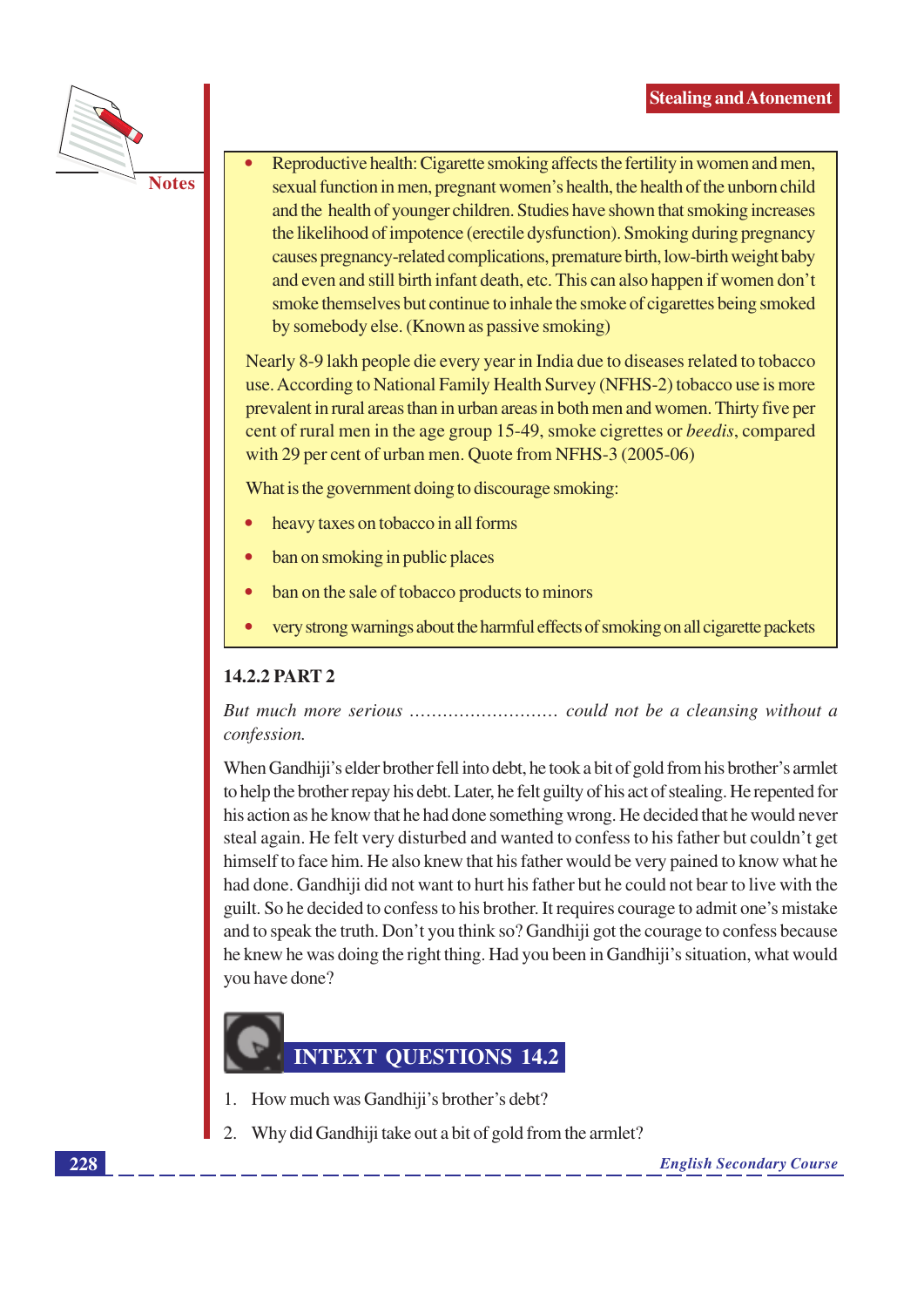- 3. What do you think Gandhiji did with the bit of gold?
- 4. Why did Gandhiji decide to confess to his father?
- 5. Have you ever done something wrong to help someone close to you? How did you feel afterwards? Write about it in approximately 100 words.

#### 14.2.3 PART 3

#### 

This part of the lesson is about what happened when Gandhiji confessed his deed to his father. In a letter to his father, Gandhiji admitted that he had stolen and asked for suitable punishment for his wrongdoing. He also requested his father not to punish himself for the act and promised that he would never steal again. When Gandhiji's father read the letter, he did not scold his young son because he knew he was absolutely honest and sincere in his confession. Gandhiji's father began to cry. These were not just tears of pain but also love and forgiveness. After reading the letter, he was sure that the mistake would never be repeated. Gandhiji too started to cry. He learnt the first lesson on *Ahimsa* that day. Without any physical violence or angry words, the matter was taken care of. Gandhiji understood the real meaning of *Ahimsa* from his father's peaceful reaction to his confession of a wrong deed.

# **INTEXT OUESTIONS 14.3**

Answer the following questions.

- 1. How did Gandhiji's father react on reading his letter of confession?
- 2. Who taught Gandhiji the lesson on 'Ahimsa'?
- $3.$ 'Ahimsa' in the story means
- 4. What according to Gandhiji is the purest type of repentance?

# **LET US TALK 14.1**

In the lesson that you just read, Gandhiji wanted to help his brother who was in debt. To clear that debt, he steals some gold. However, he realises that wrong means cannot justify the right end. Given below is a short story about a man called Ratnakar who atoned for his life of theft and dishonesty and became Maharishi Valmiki. Read it aloud to two friends and/or relatives.

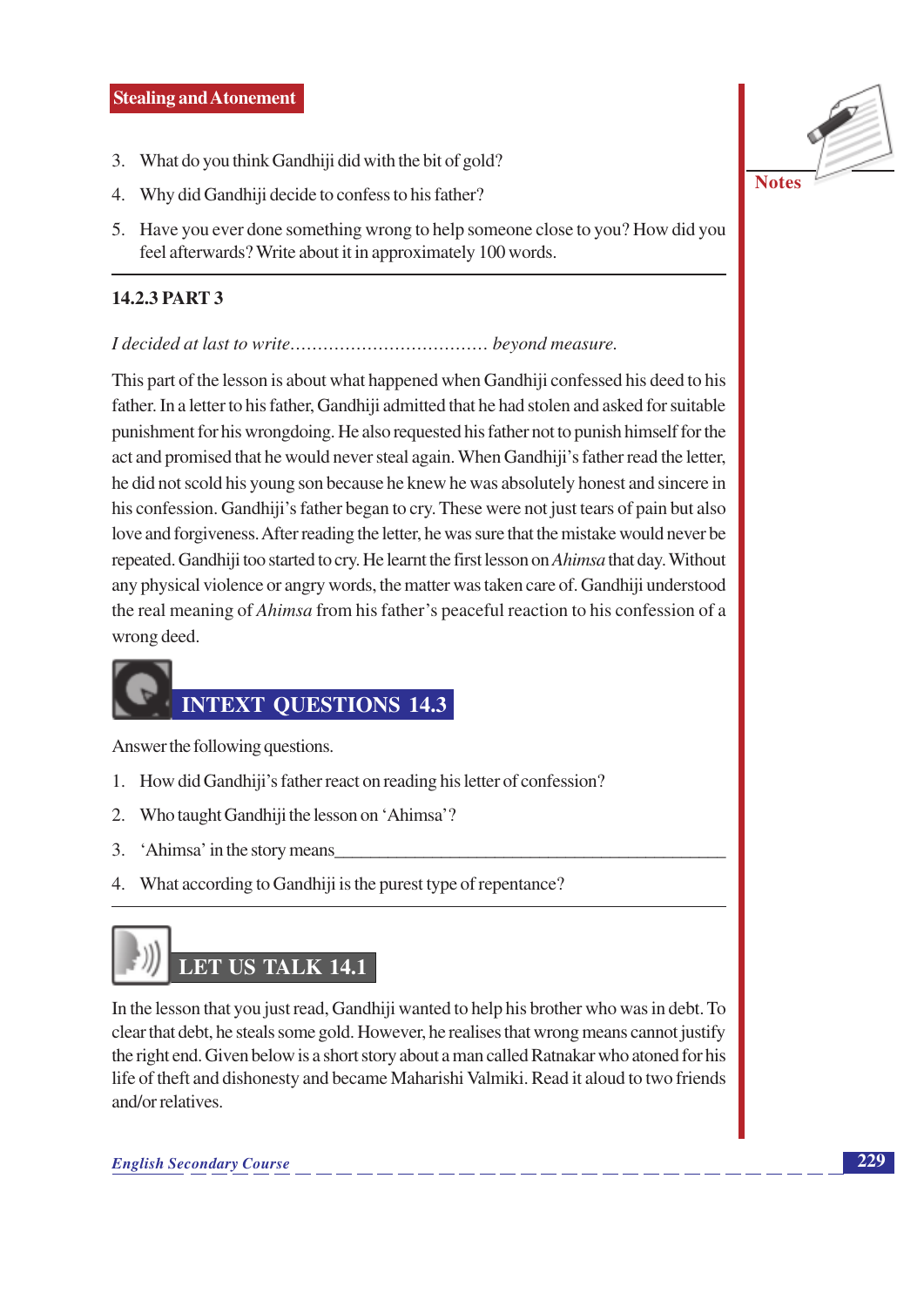

**Notes** 

When Ratnakar was very young he got lost in a jungle. A hunter found him and brought him up. Ratnakar grew up to become an excellent hunter and married a beautiful girl. As his family grew, Ratnakar found it difficult to feed his wife and children. So, he began to rob people travelling from one village to another.

One day he attacked the holy man Narada who he heard playing his 'Veena' and singing God's praises.

"Hand over whatever you have," said Ratnakar, "else I'll chop off your head."

Narada said, "You can take my 'Veena' if you want but why do you want to chop off my head?"

Ratnakar shrugged and replied, "I make my living by stealing and hunting."

"Brother, stealing is a sin and killing animals is also sinful," explained Narada. "Why do you do such evil acts?"

"What else can I do? My family is large. I have to provide for them."

"But will any member of your family share your sins? Go ask them and bring back their response to me."

"All the members of my family love me and will certainly share the sins that I commit. You are saying all this just to escape from me."

Narada said, "You can tie me to this tree, and then go."

Ratnakar did so and went to ask his family members. All of them said that he was responsible for providing food for the family and he alone was responsible for the sins being committed by him in making a living.

Ratnakar rushed back to Narada, fell at his feet and apologised.

He told Narada that he wanted to become a good man and make his family happy. Narada asked him to meditate and chant God's name until he returned.

Ratnakar obeyed him, and sat in meditation for a very long time. When Narada returned, he found that anthills had covered Ratnakar as he meditated. Narada removed the anthills. Narada told Ratnakar that God was pleased with his atonement by meditation. Narada changed Ratnakar's name to Valmiki, since he was reborn from the anthill (Valmika).

Valmiki built his ashram on the banks of the Ganga, where he wrote the Ramayana.

Discuss the following questions with the persons to whom you have narrated the story. Write down the main points in a notebook.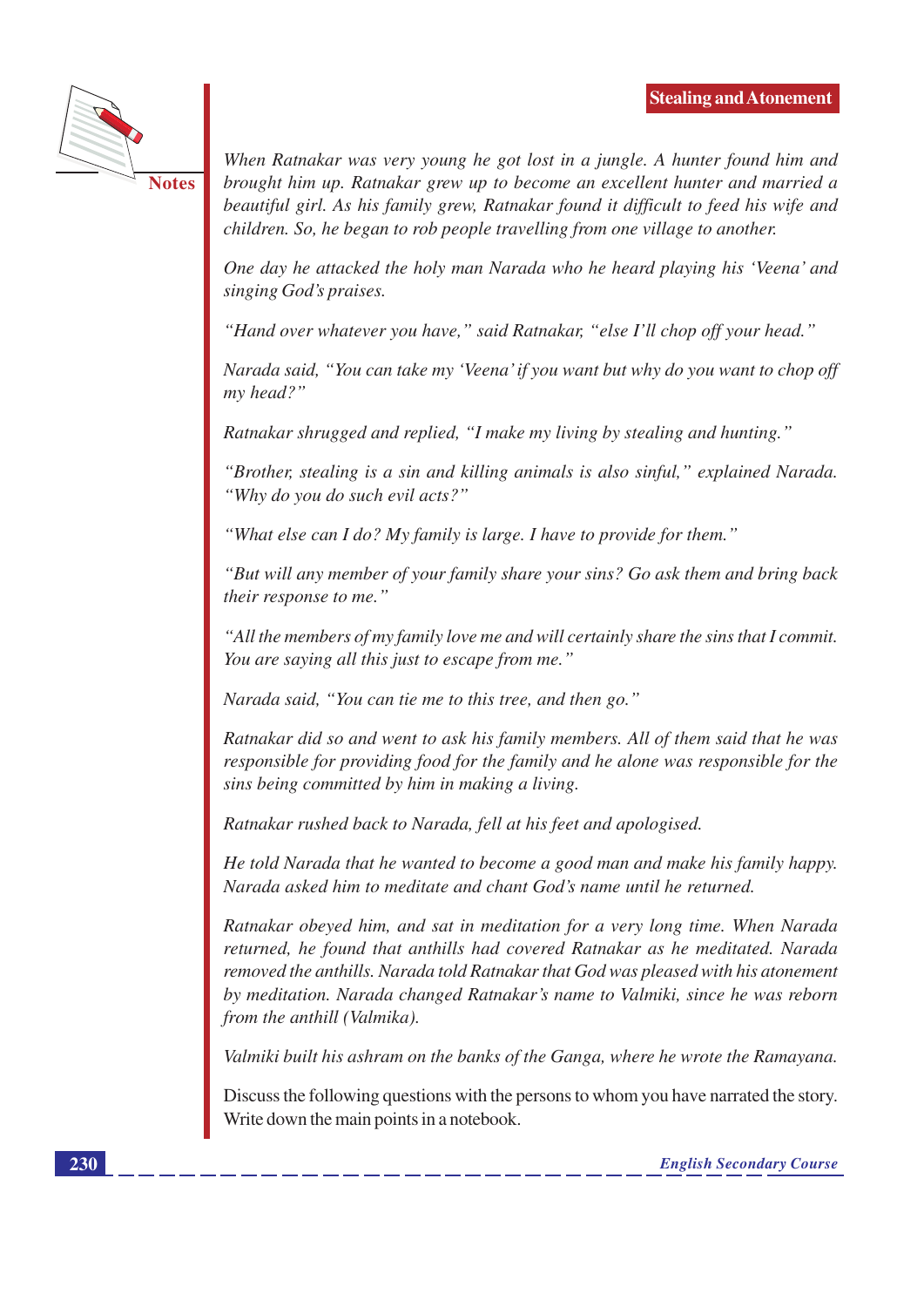

2. Do you know of any person who changed for the better, or gave up a bad habit (smoking, drinking, drugs, stealing, etc.)? How do you think he/she could do it?



Suppose your father gives you a sheet of wrapping paper and cardboard box that has six glasses in it. He's on his way out and asks you to wrap the box because he has to present it to someone in the evening. You agree to do so. Before wrapping the box, you open it and take out one glass. As you are examining it, it slips from your hand and breaks.

What would you do? Select three options that you find most suitable. Justify your reason for selecting them in about 40-50 words.

- a. Throw the broken pieces away, wrap the gift and give it to your father when he comes home in the evening.
- b. Leave the broken pieces in the box, wrap the gift and give it to your father when he comes home in the evening.
- c. Mend the glass with some glue, put it back in the box and then wrap it.
- d. Apologise to your father for what happened.
- e. Borrow money from a friend/relative and buy more glasses.
- f. Take out money from your mother's purse (or any other person's) without telling her/ him in order to buy the glass.
- g. Request your mother (sibling, grandparents, etc.) to tell your father on your behalf that the glass broke by mistake.
- h. Request your mother (sibling, grandparents, etc.) to tell him that she/he has broken the glass.
- Tell your father that when you opened the box, you found one glass broken.  $\mathbf{i}$ .
- Tell your father that as you were about to pack the box, a cat/dog/monkey, etc. knocked  $\mathbf{i}$ . the box and one glass broke.
- k. Admit to your father that the glass broke accidentally and that you wish to contribute towards purchasing new glasses with your own money (savings, pocket money, festival money, birthday money, etc.)
- 1. Suggest to your father that he should gift something else as the glasses are not nice.
- m. Tell your father that you really like the glasses and want to use them, so he should gift something else.
- n. Any other choice

**English Secondary Course** 



231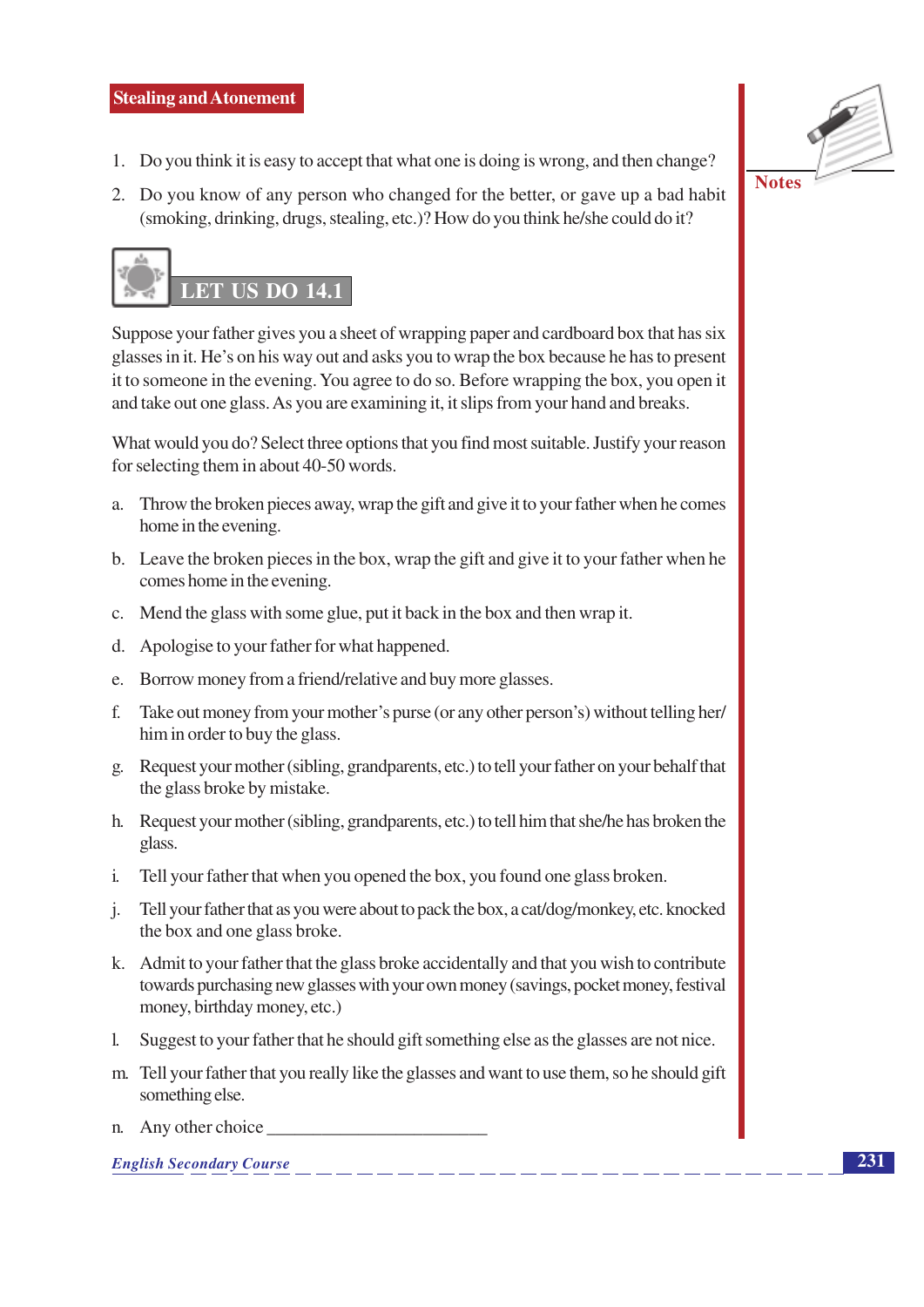

# **14.3 LET US LEARN GRAMMAR**

#### **Present Participle and Past Participle**

#### 1. Present Participle

Observe how the underlined words function in the following sentences.

- The boy washed his hands in running water.
- The sleeping child woke up.

The underlined words in the above sentences are present participles. They qualify the nouns water and child. They work like adjectives.

#### **Exercise 1**

ahc

Fill in the blanks with the appropriate form (present participle) of the words given in brackets:

- dogs seldom bite. (bark)  $\overline{a}$ .
- b. Detergents are \_\_\_\_\_\_\_\_\_\_\_\_\_\_\_ powders. (cleanse)
- c. Mala showed me her \_\_\_\_\_\_ doll. (dance)
- d. The king wanted a  $\rule{1em}{0.15mm}$  bird. (sing)
- e. beings need air, water and food. (live)

#### 2. Past Participle

Observe the following sentences:

- The tired traveller sat under a tree.
- Throw the broken glass away.  $\bullet$

The underlined words in the above sentences are past participles which are formed by using  $-d$ , -n, (tire + d, broke +n). They are used as adjectives to qualify the nouns – traveller and glass.

#### **Exercise 2**

Fill in the blanks using the suitable form of the verbs in brackets.

- a. Please open the \_\_\_\_\_\_\_\_\_(lock) cupboard.
- b. We should try to use (recycle) products as they are eco-friendly.
- c. It was a  $\qquad \qquad$  (plan) holiday.
- d. Kamla comforted the (frighten) child.
- e. Please submit the (complete) assignments.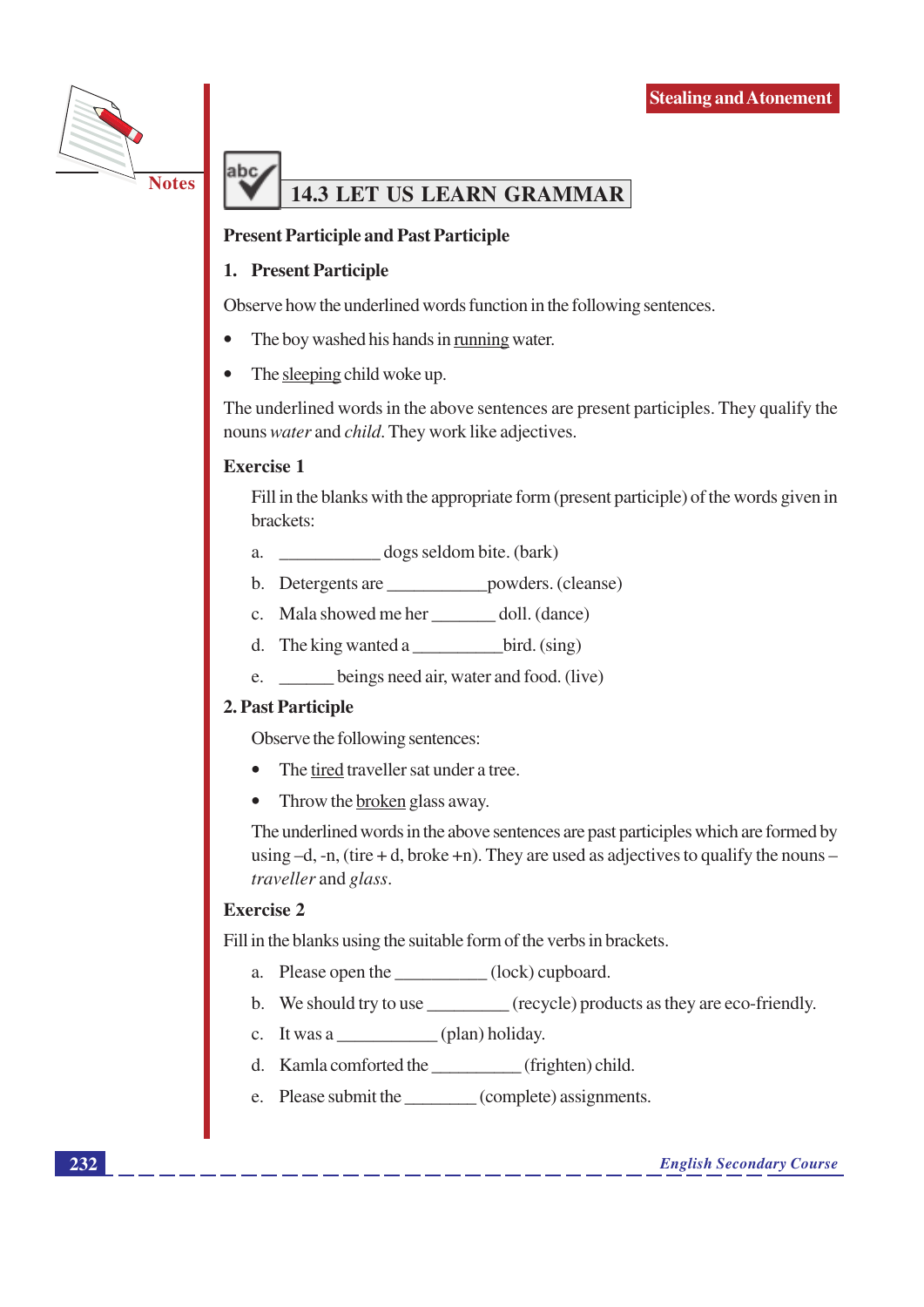

#### **Message Writing**

Gandhiji wrote a confessional note to his father expressing his feelings.

A note can be a message which you can create to give some information.

Suppose you go to your friend's house and find that he is not at home.

What would you do? You could give your friend's neighbour a message to be conveyed to him, or you could write a note and slip it under your friend's door, or tape it on the door.

A message is that important information which you want your friend to know.

#### **Consider the following situation:**

Krishnan and Atul are classmates. Krishnan is out shopping when Atul comes to his house. Atul writes a short note for his friend. He leaves the note with Krishnan's neighbour and requests him to give it to Krishnan.

#### The message

11 July 2002, 4.00 pm Krishnan,

I came to your house to return your book. You were not there. I'll come again tomorrow at the same time. Let me know if you will be at home. My phone number is 26843701.

Atul

#### **Discussion**

A message:

- is always brief because it deals with only the important points
- is clear and accurate
- does not include direct speech  $\bullet$
- does not contain address  $\bullet$
- sometimes contains a contact number
- has a brief salutation, e.g., Krishnan  $\bullet$

#### **English Secondary Course**

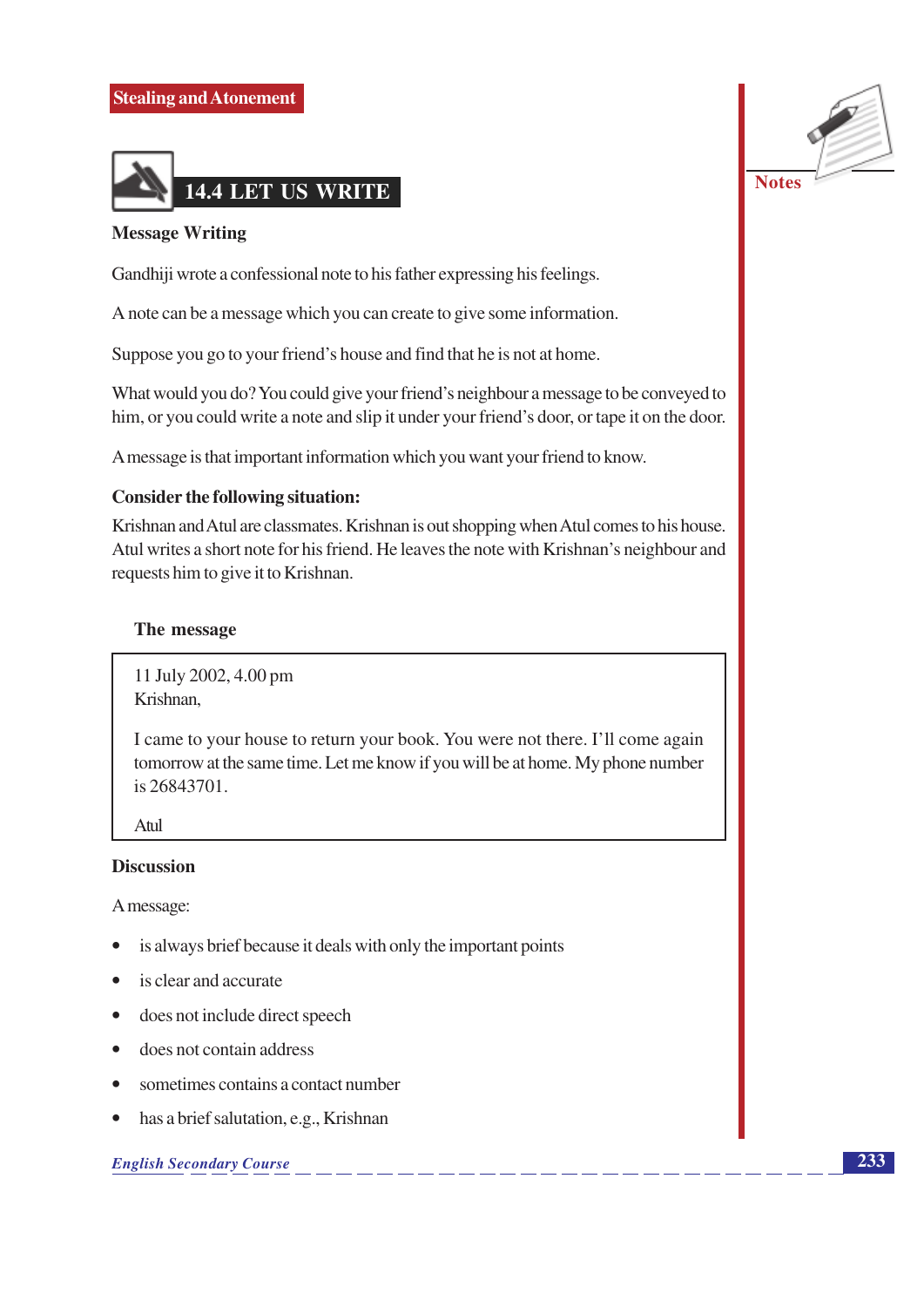

- includes only time and date
- carries only the name of the writer at the bottom

#### **Exercise**

Imagine that you need money to buy a book for school. You take fifty rupees from your father's shirt pocket without telling him about it. You know that your father will be confused and angry when he finds the money missing. You decide to write a short note to explain to him what you have done and why. Write the note in about 5-6 sentences.



# **WHAT YOU HAVE LEARNT**

At some point of time, all of us make mistakes and wrong choices. It could be deliberate or unintentional (not done purposely). Like Gandhiji, many adolescents/teenagers experiment with smoking and other risky behaviour even though they know that this is a bad habit and will also upset their parents. Such behaviours can risk health and safety of young people. They are likely to get trapped in an unhealthy habit for the lifetime. You also hurt your loved ones when you do these things.

But if you take Gandhiji as a role model and confess your wrongdoing, explain to the person you have hurt why you behaved the way you did, ask for forgiveness and promise never to repeat it, you will have peace of mind and also be respected for your truthfulness.

A positive relationship with your parents where there is openness, trust and sharing is an important factor that will help you to correct your mistakes, overcome harmful habits and become a responsible human being.

# **TERMINAL QUESTIONS**

- 1. Gandhiji and his friend smoked cigarette stubs and stalks of some plants. Do you think they were right in doing so? Give your opinion.
- 2. Why did Gandhiji and his friend want to commit suicide? Do you think suicide is a solution to problems?
- 3. Gandhiji took gold from his brother's armlet. Do you think his action was correct or incorrect? Give reasons for your answer, in  $20 - 30$  words.
- Why did his father weep when he read Gandhiji's confession?  $\overline{4}$ .
- 5. You see your friend stealing. How will you deal with the situation? What will you say or do? Answer in  $20 - 30$  words.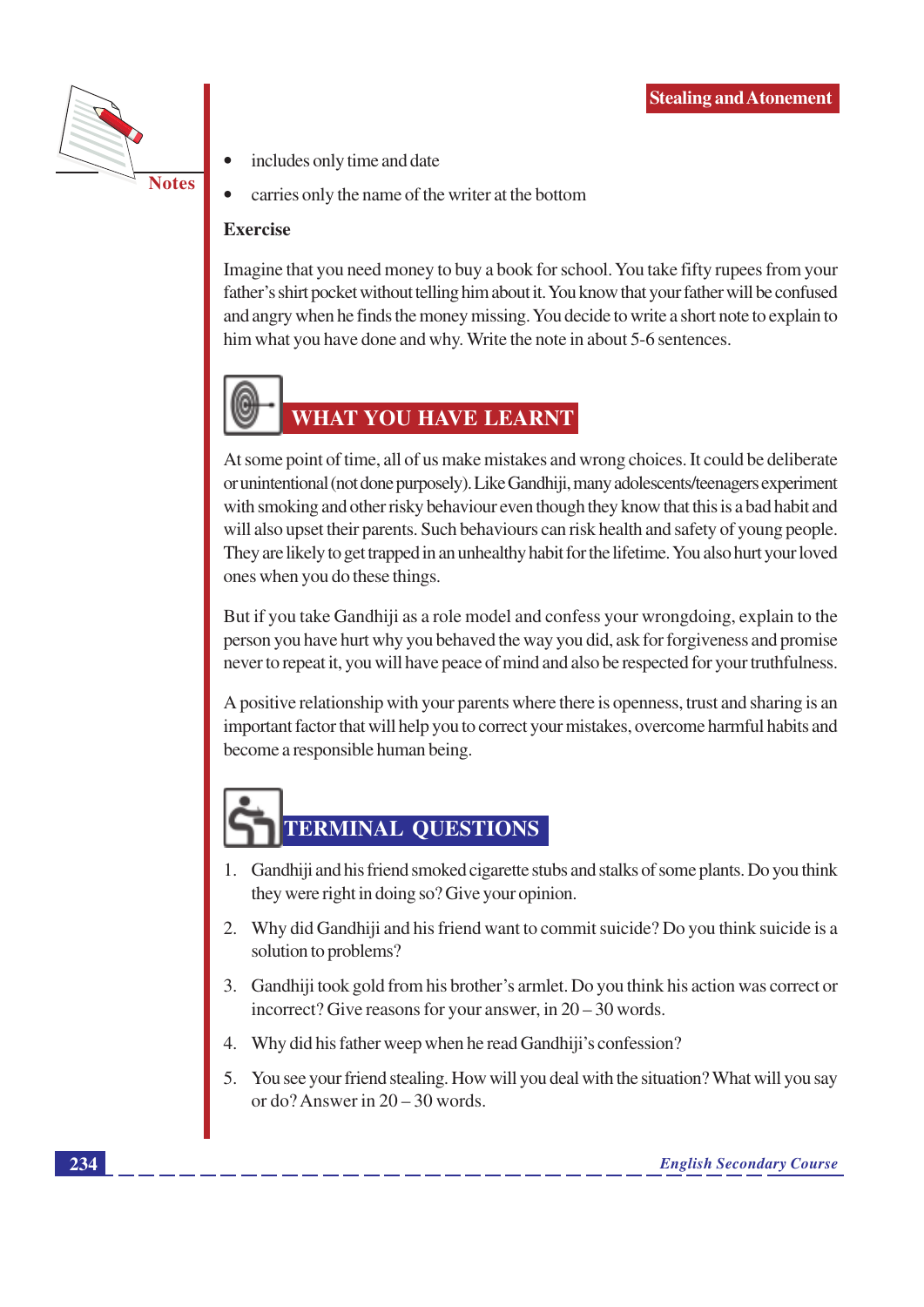

# **14.2.1 PART 1 INTEXT QUESTIONS 14.1**

- 1. a. iv. his uncle
	- b. iii. he stole it
	- c. iv. to calm themselves
- 2 Their courage failed them because they feared they would not die instantly and also because they were not sure whether killing themselves would solve their problem.
- 3. Gandhiji and his friend gave up the idea of smoking after they had given up the idea of suicide
- 4. When he grew up he regarded smoking as barbarous, dirty and harmful.

#### **LET US LEARN NEW WORDS 14.1**

- inauspicious, unavailable, independence, undecided, ineffective a.
- b. Individual responses

#### **14.2.2 PART 2**

#### **INTEXT QUESTIONS 14.2**

- 1. Gandhiji's brother had run into a debt of about twenty-five rupees.
- 2. Gandhiji took the bit of gold as he had a plan/idea to use it to clear his brother's debt.
- 3. Possible responses:

Gandhiji sold the bit of gold and used the money he got by selling it to clear his brother's debt.

 $\alpha$ 

He gave away the bit of gold in exchange for ending his brother's debt.

- 4. Gandhiji felt disturbed and unhappy after he took the gold from his brother's armlet. He realised he had done something wrong, but he felt this was not enough. He felt that a real and complete cleansing was possible only if he confessed.
- 5. Individual responses. Accept all responses.